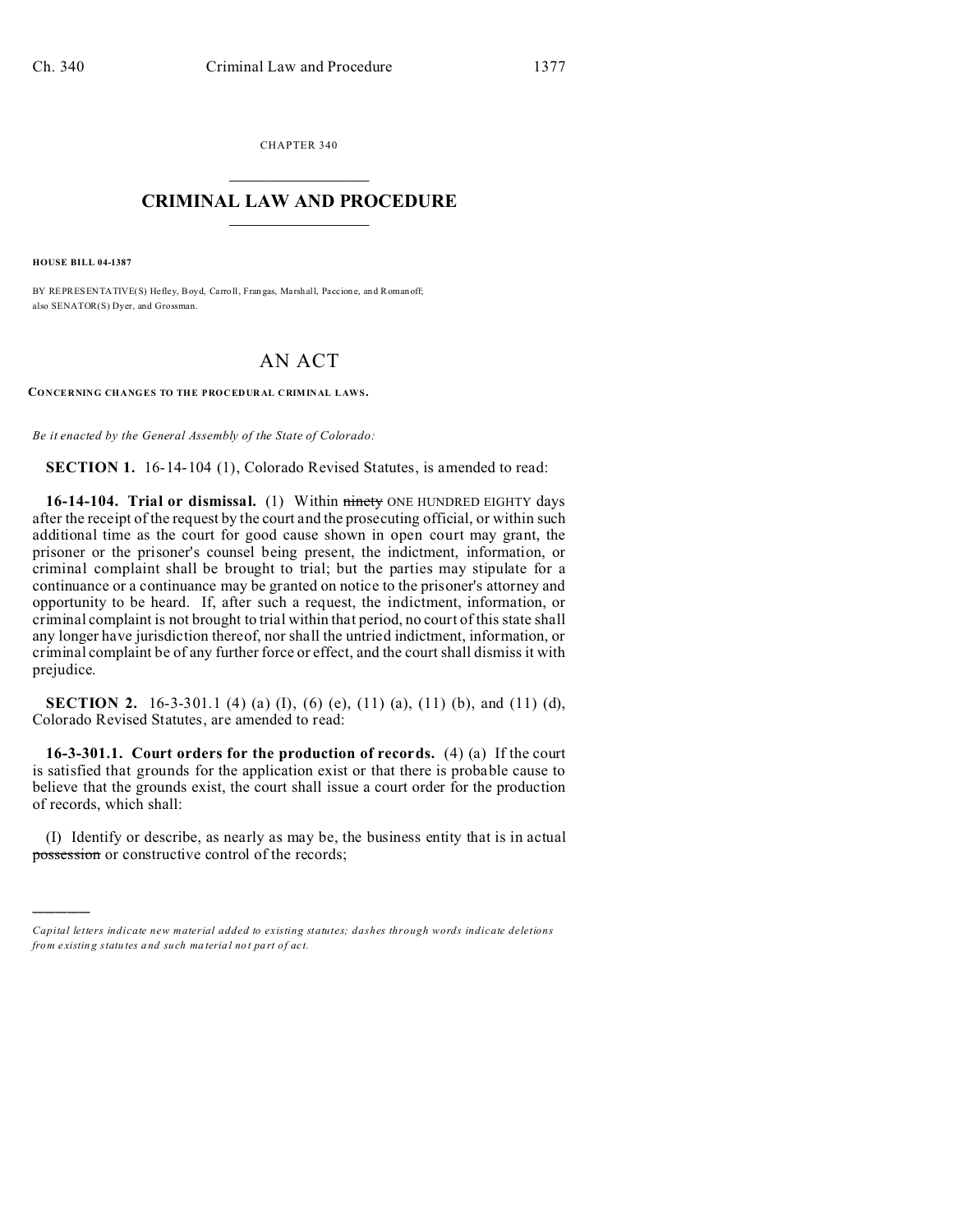(6) (e) Upon receiving the records from the business entity, the criminal investigator or peace officer named in the court order shall file a return and inventory with the court indicating the records that have been received the total number of pages if supplied on paper, and the date upon which the records were received. along with THE CRIMINAL INVESTIGATOR OR PEACE OFFICER NAMED IN THE COURT ORDER MAY ALSO FILE WITH THE COURT the original of the attestation of authenticity and completeness.

(11) As used in this section, unless the context otherwise requires:

(a) "Actual or constructive possession CONTROL" means the records are maintained or stored in any form or format on the premises of the business entity or at another location or facility under the custody or control of the business entity or a parent or subsidiary business, including pursuant to an agreement or contract with the business entity or any parent or subsidiary business and third-party service provider, in Colorado or elsewhere.

(b) "Business entity" means a corporation or other entity that is subject to the provisions of title 7, C.R.S.; A foreign corporations CORPORATION qualified to do business in this state pursuant to article 115 of title 7, C.R.S., specifically including A federally chartered or authorized financial institutions INSTITUTION; a corporation or other entity that is subject to the provisions of title 11, C.R.S.; or a sole proprietorship or other association or group of individuals doing business in the state.

(d) "Peace officer" means a peace officer as defined DESCRIBED in section 18-1-901 (3) (1), C.R.S. 16-2.5-101.

**SECTION 3.** 20-1-106.1 (1) (a), Colorado Revised Statutes, is amended to read:

**20-1-106.1. Preparation and review of affidavits and warrants.** (1) The district attorneys of the several judicial districts in the state of Colorado shall:

(a) Render, in their quasi-judicial capacity, legal advice to peace officers, upon the request of such officers or of the court, pertaining to the preparation and review of affidavits and warrants for arrests, searches, seizures, and nontestimonial identification items, AND COURT ORDERS FOR THE PRODUCTION OF RECORDS;

**SECTION 4.** 13-90-118, Colorado Revised Statutes, is amended to read:

**13-90-118. Witness immunity.** (1) Whenever a witness refuses, on the basis of his THE privilege against self-incrimination, to testify or provide other information in a proceeding before or ancillary to a court or grand jury of the state of Colorado involving any laws of the state and the person presiding over the proceeding communicates to the witness an order as specified in subsection (2) of this section, the witness may not refuse to comply with the order on the basis of his THE privilege against self-incrimination; except that no testimony or other information compelled under the order, or any information directly or indirectly derived from such testimony or other information, may be used against the witness in any criminal case, except a prosecution for perjury or false statement or otherwise failing to comply with the order.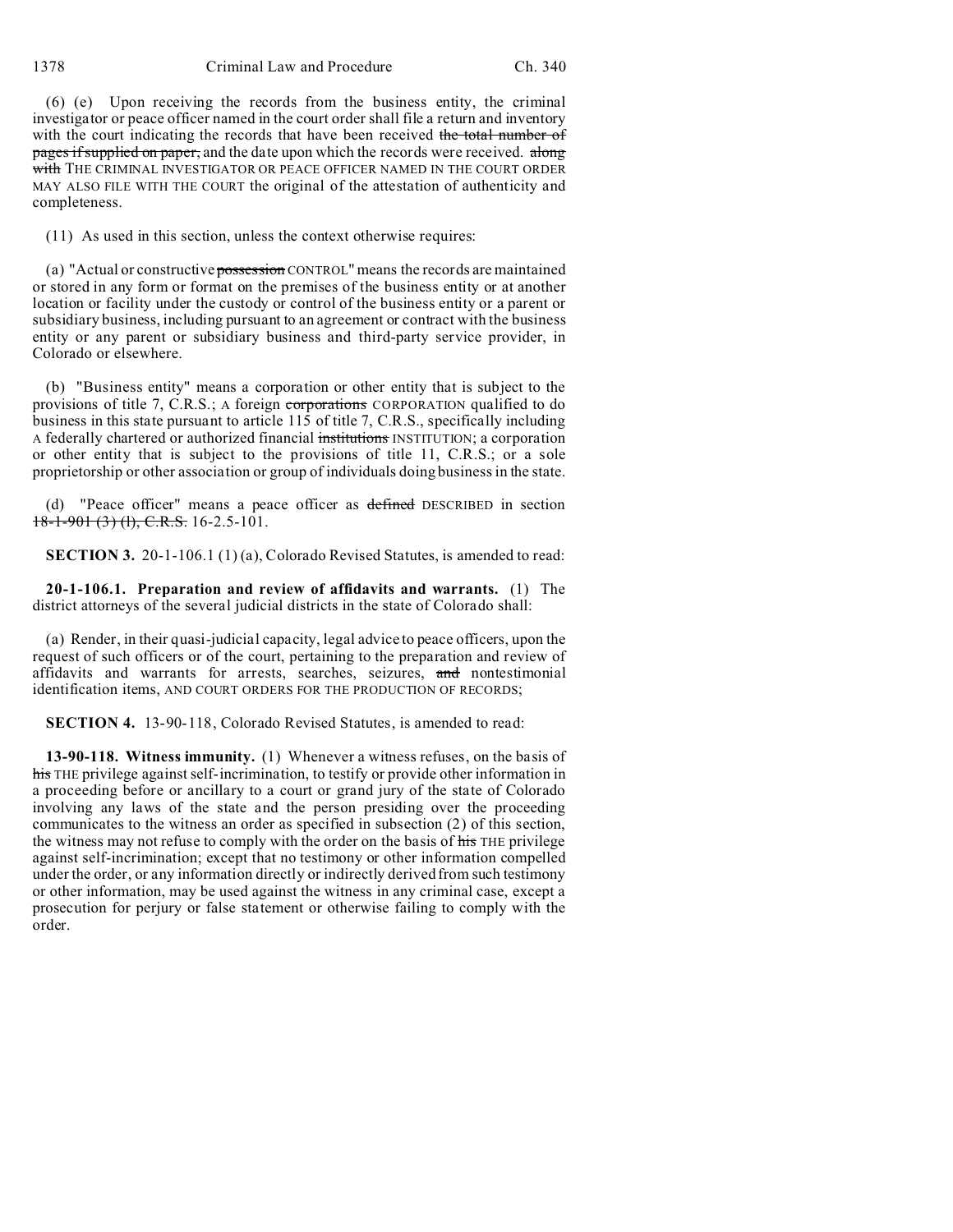(2) In the case of any individual who has been or may be called to testify or provide other information at any proceeding before or ancillary to a court or grand jury of the state of Colorado, the district court for the judicial district in which the proceeding is or may be held, OR THE COUNTY COURT IN WHICH A MISDEMEANOR PROCEEDING IS OR MAY BE HELD, may issue, upon request of any district attorney, attorney general, or special prosecutor of the state of Colorado, an order requiring such individual to give testimony or provide other information which he OR SHE refuses to give or provide on the basis of his THE privilege against self-incrimination, such order to become effective as provided in subsection (1) of this section.

(3) A district attorney, attorney general, or special prosecutor of the state of Colorado may request an order as specified in subsection (2) of this section when in his OR HER judgment the testimony or other information from such individual may be necessary to the public interest and such individual has refused or is likely to refuse to testify or provide other information on the basis of his THE privilege against self-incrimination.

**SECTION 5.** 42-2-121 (2) (c), Colorado Revised Statutes, is amended BY THE ADDITION OF A NEW SUBPARAGRAPH to read:

**42-2-121. Records to be kept by the department - admission of records in court.** (2) (c) (III.5) THE CERTIFICATE AND COVER PAGE AND ITS CONTENTS REQUIRED BY SUBPARAGRAPH (II) OF THIS PARAGRAPH (c) MAY BE ELECTRONICALLY PRODUCED AND TRANSMITTED. AN ELECTRONIC REPRODUCTION OF THE CERTIFICATE AND COVER PAGE, INCLUDING AN ELECTRONIC SIGNATURE OF THE EXECUTIVE DIRECTOR OF THE DEPARTMENT OR OF THE EXECUTIVE DIRECTOR'S APPOINTEE AND AN ELECTRONIC REPRODUCTION OF THE OFFICIAL SEAL OF THE DEPARTMENT, SHALL BE ADMISSIBLE IN COURT AS PROVIDED IN SUBPARAGRAPH (II) OF THIS PARAGRAPH (c).

**SECTION 6.** Article 1 of title 16, Colorado Revised Statutes, is amended BY THE ADDITION OF A NEW SECTION to read:

**16-1-108. Admission of records in court.** (1) IN A TRIAL OR HEARING, ALL OFFICIAL RECORDS AND DOCUMENTS OF THE STATE OF COLORADO, AS DEFINED IN SECTION 42-2-121 (1) (c), C.R.S., SHALL:

(a) BE ADMISSIBLE IN ALL COUNTY AND DISTRICT COURTS WITHIN THE STATE OF COLORADO WITHOUT FURTHER FOUNDATION;

(b) BE STATUTORY EXCEPTIONS TO RULE 802 OF THE COLORADO RULES OF EVIDENCE; AND

(c) CONSTITUTE PRIMA FACIE PROOF OF THE INFORMATION CONTAINED IN THE RECORD OR DOCUMENT IF THE RECORD OR DOCUMENT IS ACCOMPANIED BY A CERTIFICATE STATING THAT THE EXECUTIVE DIRECTOR OF THE DEPARTMENT OF REVENUE, OR THE EXECUTIVE DIRECTOR'S APPOINTEE, HAS CUSTODY OF THE RECORD OR DOCUMENT AND ACCOMPANIED BY AND ATTACHED TO A COVER PAGE THAT:

(I) SPECIFIES THE NUMBER OF PAGES, EXCLUSIVE OF THE COVER PAGE, THAT CONSTITUTE THE RECORD OR DOCUMENT BEING SUBMITTED; AND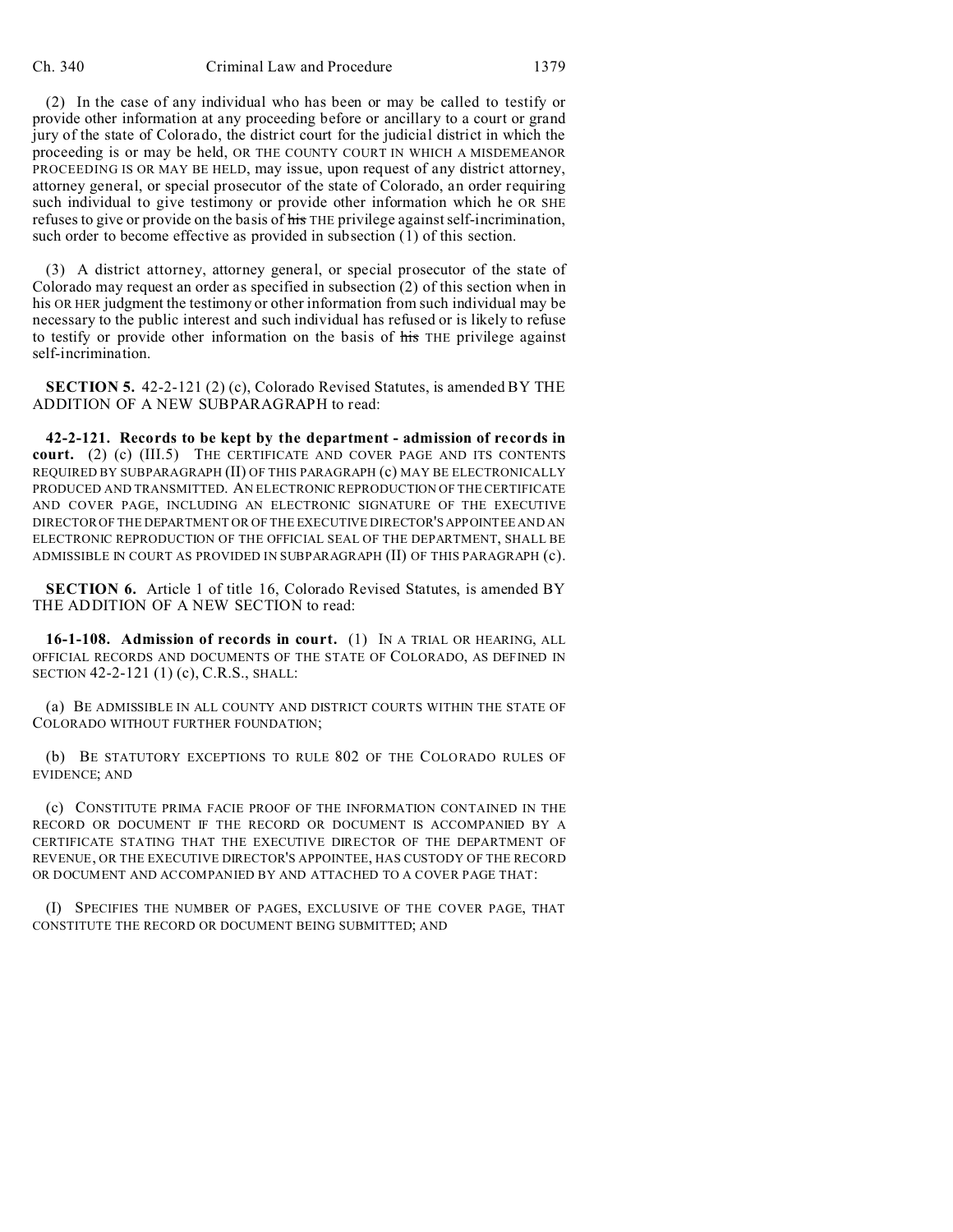(II) BEARS THE SIGNATURE OF THE EXECUTIVE DIRECTOR OF THE DEPARTMENT OF REVENUE, OR THE EXECUTIVE DIRECTOR'S APPOINTEE, ATTESTING TO THE AUTHENTICITY OF THE RECORD OR DOCUMENT; AND

(III) BEARS THE OFFICIAL SEAL OF THE DEPARTMENT OF REVENUE OR A STAMPED OR PRINTED FACSIMILE OF THE SEAL.

(2) AS USED IN SUBSECTION (1) OF THIS SECTION, "OFFICIAL RECORDS AND DOCUMENTS" INCLUDES ANY MECHANICALLY OR ELECTRONICALLY REPRODUCED COPY, PHOTOGRAPH, OR PRINTOUT OF A RECORD OR DOCUMENT OR ANY PORTION OF A RECORD OR DOCUMENT FILED WITH, MAINTAINED BY, OR PREPARED BY THE DEPARTMENT OF REVENUE PURSUANT TO SECTION 42-2-121 (1) (c), C.R.S. THE DEPARTMENT OF REVENUE MAY ALSO PERMIT THE ELECTRONIC TRANSMISSION OF INFORMATION FOR DIRECT RECORDING IN THE DEPARTMENT OF REVENUE'S RECORDS AND SYSTEMS. INFORMATION TRANSMITTED BY AN ELECTRONIC MEANS THAT IS APPROVED BY THE DEPARTMENT OF REVENUE CONSTITUTES AN OFFICIAL RECORD FOR THE PURPOSES OF THIS SECTION, REGARDLESS OF WHETHER AN ORIGINAL SOURCE DOCUMENT FOR THE INFORMATION EXISTS OR EVER EXISTED. THE CERTIFICATE AND COVER PAGE AND ITS CONTENTS REQUIRED BY SUBSECTION (1) OF THIS SECTION MAY BE ELECTRONICALLY PRODUCEDANDTRANSMITTED. AN ELECTRONIC REPRODUCTION OFTHE CERTIFICATE AND COVER PAGE, INCLUDING AN ELECTRONIC SIGNATURE OF THE EXECUTIVE DIRECTOR OF THE DEPARTMENT OF REVENUE OR OF THE EXECUTIVE DIRECTOR'S APPOINTEE AND AN ELECTRONIC REPRODUCTION OF THE OFFICIAL SEAL OF THE DEPARTMENT OF REVENUE, SHALL BE ADMISSIBLE IN COURT AS SET FORTH IN SUBSECTION (1) OF THIS SECTION.

(3) A RECORD OR DOCUMENT SHALL NOT BE REQUIRED TO INCLUDE EVERY PAGE OF A RECORD OR DOCUMENT FILED WITH, MAINTAINED BY, OR PREPARED BY THE DEPARTMENT OF REVENUE PURSUANT TO THIS SECTION TO BE AN OFFICIAL RECORD OR DOCUMENT, IF THE OFFICIAL RECORD OR DOCUMENT INCLUDES ALL OF THOSE PORTIONS OF THE RECORD OR DOCUMENT RELEVANT TO THE TRIAL OR HEARING FOR WHICH IT IS PREPARED. THERE SHALL BE A PRESUMPTION THAT THE OFFICIAL RECORD OR DOCUMENT CONTAINS ALL INFORMATION THAT IS RELEVANT TO THE TRIAL OR HEARING.

**SECTION 7.** 18-3-413.5 (2) (a) (V), Colorado Revised Statutes, is amended to read:

**18-3-413.5. Use of closed circuit television - child victims of sexual offenses.** (2) (a) Only the following persons may be in the room with the child victim when the child testifies by closed circuit television:

(V) Unless the defendant objects, Any person whose presence, in the opinion of the court, contributes to the welfare and well-being of the child victim, including a person who has dealt with the child in a therapeutic setting concerning the abuse; and

**SECTION 8. Effective date - applicability.** This act shall take effect July 1, 2004. Section 1 of this act shall apply to requests received by the court on or after said date.